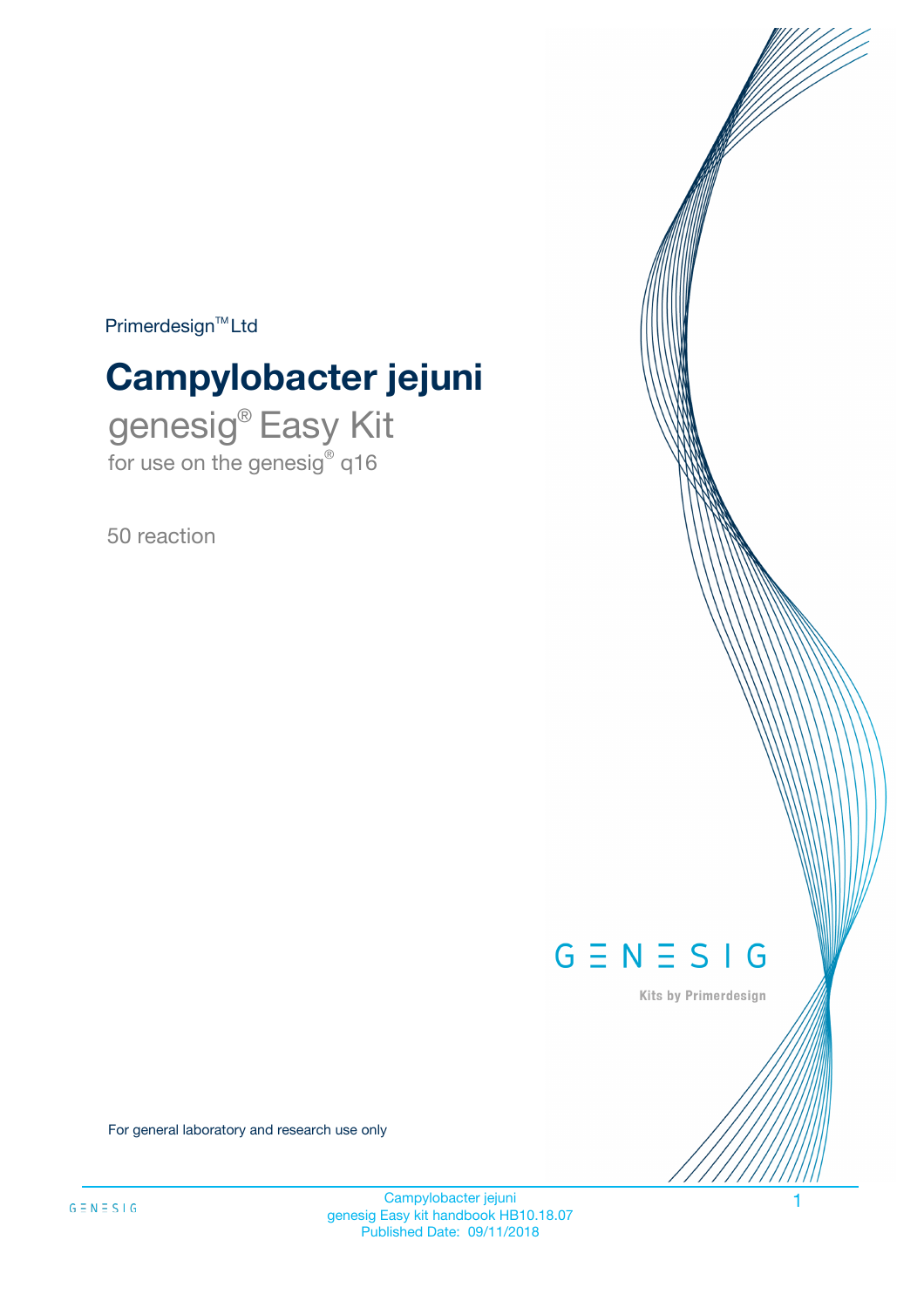## genesig® Easy: at a glance guide

#### **For each DNA test**

| Component              | <b>Volume</b> | Lab-in-a-box pipette |  |
|------------------------|---------------|----------------------|--|
| C.jejuni reaction mix  | 10 µl         |                      |  |
| <b>Your DNA sample</b> | $10 \mu$      |                      |  |

#### **For each positive control**

| Component                 | Volume   | Lab-in-a-box pipette |  |
|---------------------------|----------|----------------------|--|
| C.jejuni reaction mix     | $10 \mu$ |                      |  |
| Positive control template | $10 \mu$ |                      |  |

#### **For each negative control**

| Component             | <b>Volume</b>   | Lab-in-a-box pipette |  |
|-----------------------|-----------------|----------------------|--|
| C.jejuni reaction mix | 10 <sub>µ</sub> |                      |  |
| <u>Water</u>          | 10 <sub>µ</sub> |                      |  |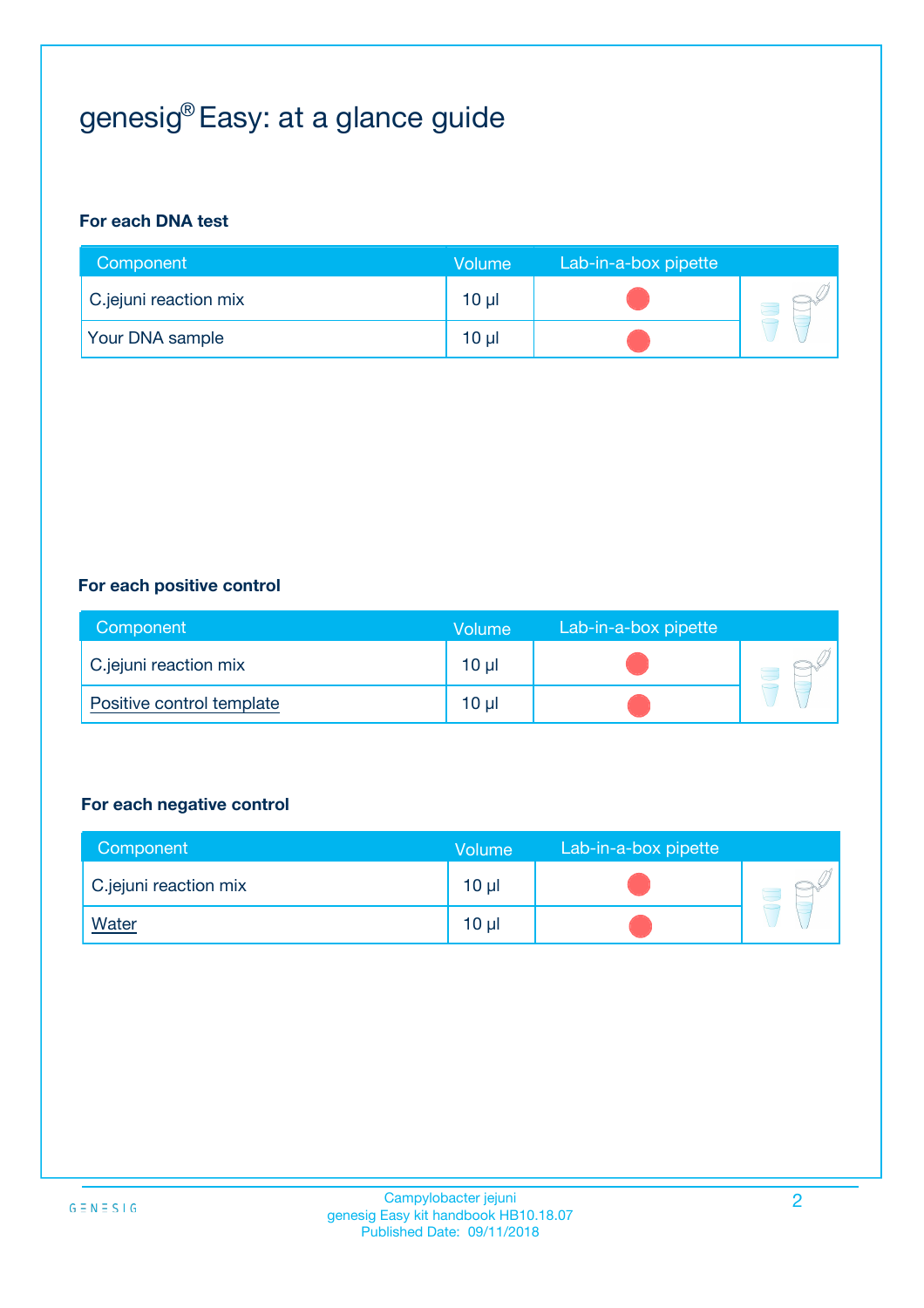## Kit Contents



### Reagents and equipment to be supplied by the user

#### **genesig® q16 instrument**

#### **genesig® Easy Extraction Kit**

This kit is designed to work well with all processes that yield high quality RNA and DNA but the genesig Easy extraction method is recommended for ease of use.

#### **genesig® Lab-In-A-Box**

The genesig Lab-In-A-Box contains all of the pipettes, tips and racks that you will need to use a genesig Easy kit. Alternatively if you already have these components and equipment these can be used instead.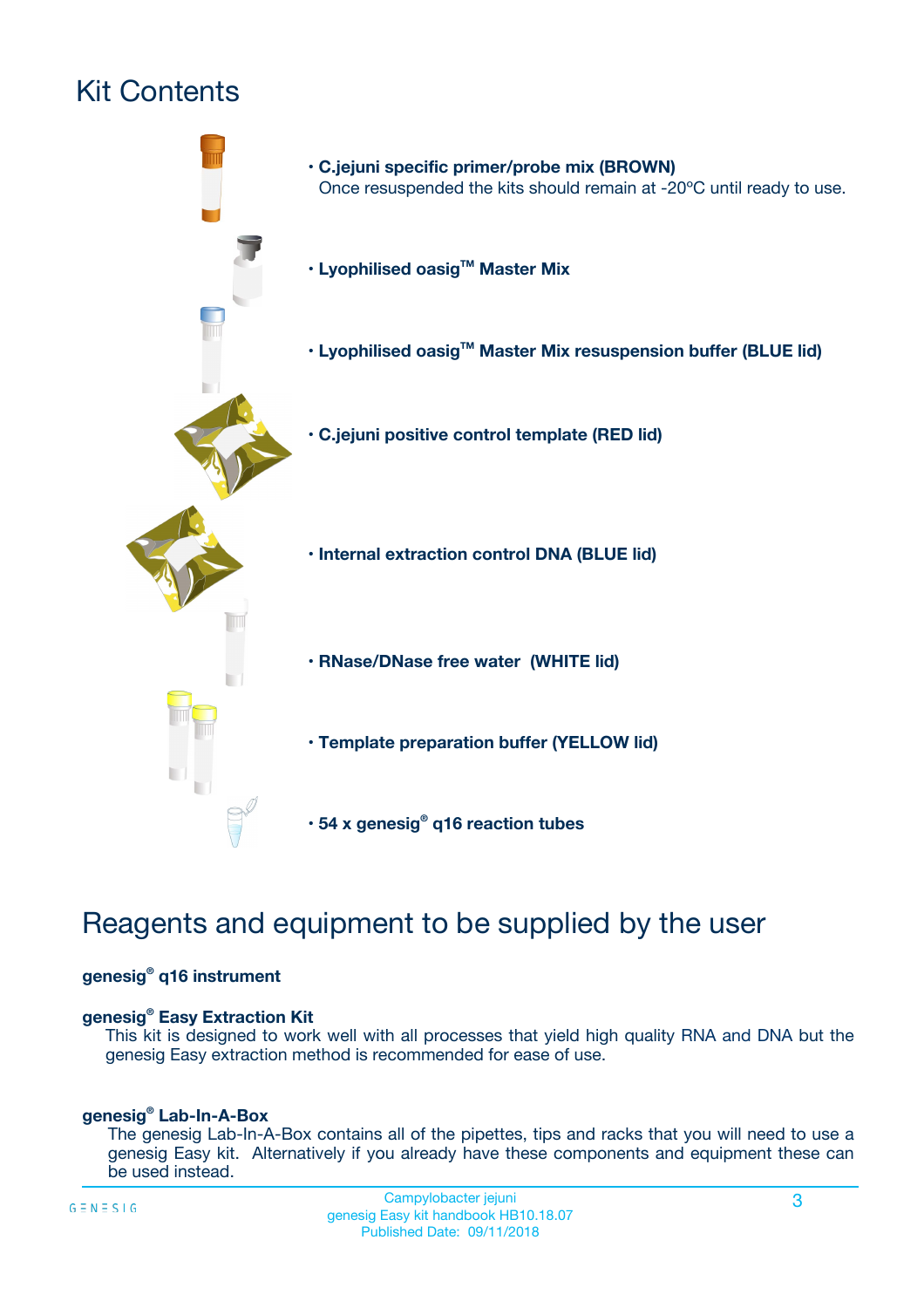### Step-by-step guide

### 1. Create your reaction mix



Use the blue pipette to transfer 500µl**\*** of the oasig Master Mix resuspension buffer into the tube of lyophilised oasig Master Mix and mix well by gently swirling. Then transfer all of that master mix into the brown tube labelled C.jejuni primers/probe.

**\***Transfering 525µl of the oasig Master Mix resuspension buffer to your oasig Master Mix (instead of the 500µl recommended above) will enable you to take full advantage of the 50 reactions by accounting for volume losses during pipetting. In order to do so with the genesig Easy fixed volume pipettes use 1x blue, 2x red and 1x grey pipettes to make the total volume. Please be assured that this will not adversely affect the efficiency of the test.

Cap and shake tube to mix. A thorough shake is essential to ensure that all components are resuspended. **Failure to mix well can produce poor kit performance.**

Leave to stand for 5 minutes. Now your reaction mix is ready to use.

Store the reaction mix in the freezer from hereon.

#### Top tip

- Ensure that the reaction mix is mixed thoroughly before each use by shaking.
- **•** Once resuspended do not expose genesig Easy kit to temperatures above -20°C for longer than 30 minutes at a time.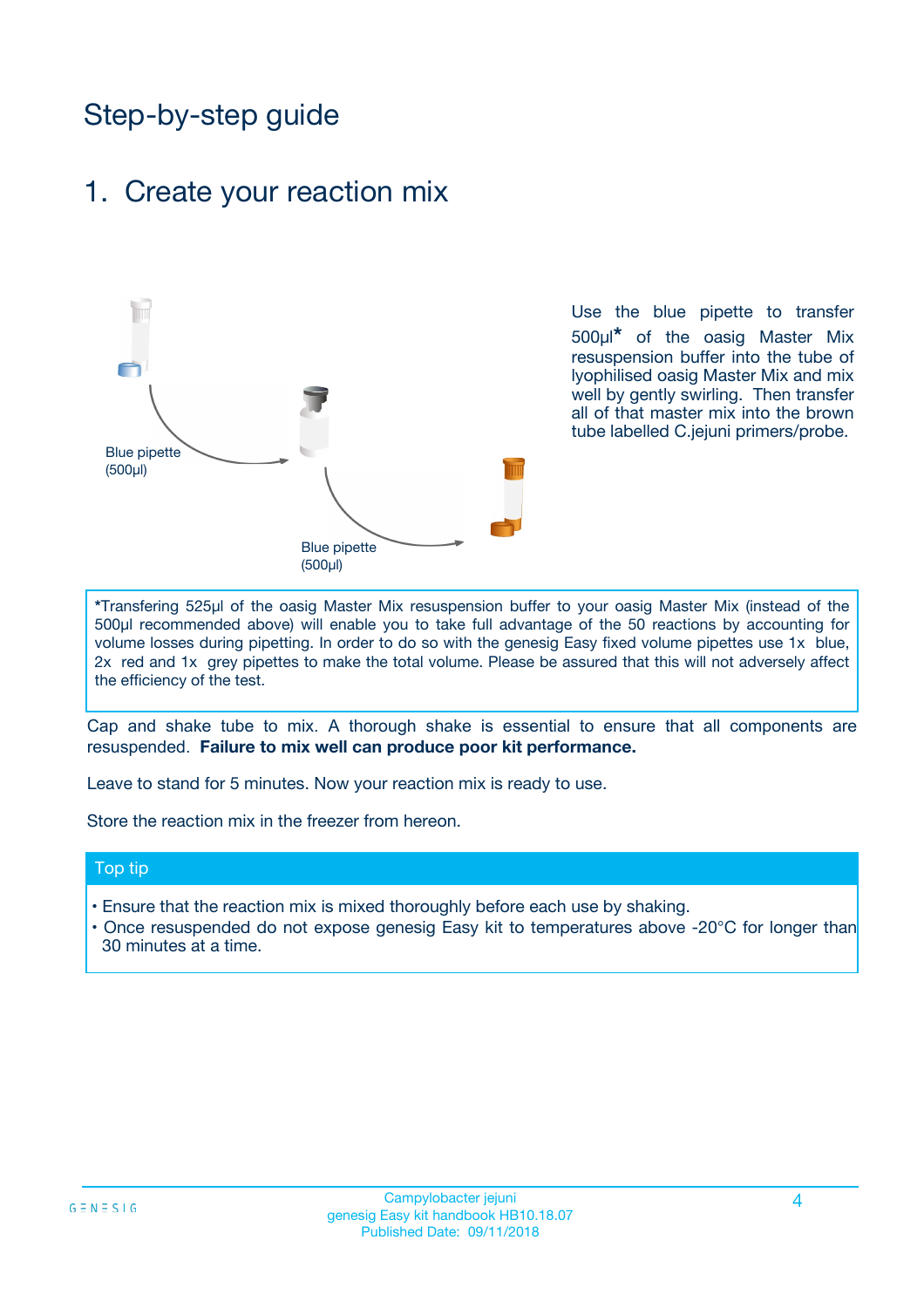## 2. Internal extraction control



Use the blue pipette to transfer 1000µl (2 x 500µl) of template preparation buffer into the Internal Extraction Control DNA tube. Cap and shake tube to mix.

Your kit contains Internal Extraction Control DNA. This is added to your biological sample at the beginning of the DNA extraction process. It is extracted along with the DNA from your target of interest. The q16 will detect the presence of this Internal Extraction Control DNA at the same time as your target. This is the ideal way to show that your DNA extraction process has been **successful.** 

#### **If you are using an alternative extraction kit:**

Use the red pipette to transfer 10µl of Internal Extraction Control DNA to your sample **after** the lysis buffer has been added then follow the rest of the extraction protocol.

#### **If you are using samples that have already been extracted:**

Use the grey pipette to transfer 5µl of Internal Extraction Control DNA to your extracted sample.

### 3. Add reaction mix to all reaction tubes



For every reaction to be run, use the red pipette to add 10µl of your C.jejuni reaction mix to every tube.

#### Top tip

- Always pipette the reaction mix directly into the bottom of the tube.
- You can label the tube lids to aid your reaction setup but avoid labelling tube sides.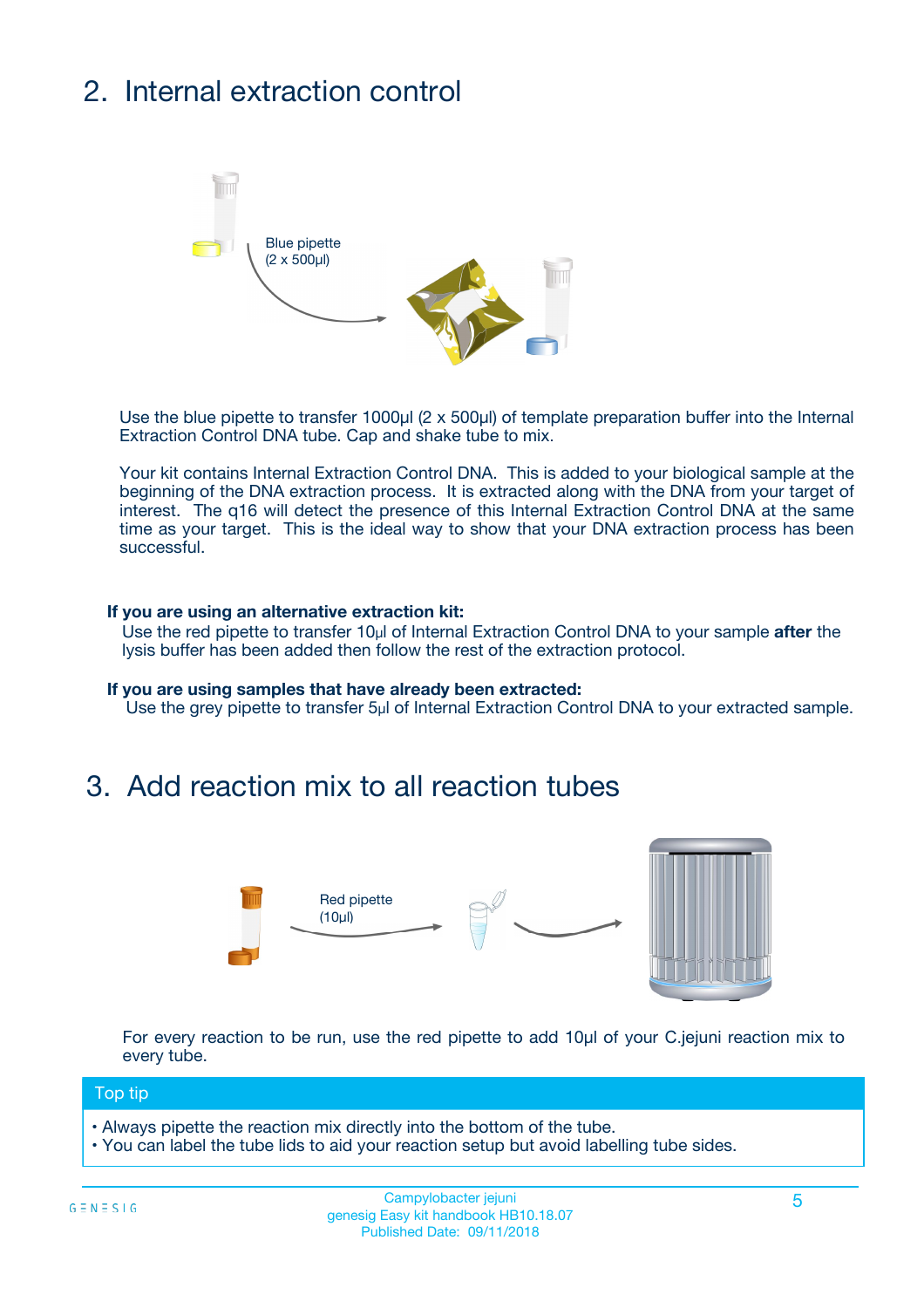### 4. Negative control



For each test you will require a negative control. Instead of DNA, water is used. This sample should typically prove negative thus proving that all of your positive samples really are positive.

To create a negative control reaction simply use the red pipette to add 10µl of the water to the required reaction tubes. Close these tubes after adding the water.

Because some genesig kit targets are common in the environment you may occasionally see a "late" signal in the negative control. The q16 software will take this into account accordingly.

#### Top tip

**•** Always add the water to the side of the tube to reduce the introduction of bubbles.

### 5. Set up a test



For each sample you wish to analyse, use the red pipette to add 10µl of your DNA sample to the required reaction tubes. Close these tubes after adding the sample. Always change pipette tips between samples.

#### Top tip

**•** Always add the DNA sample to the side of the tube to reduce the introduction of bubbles.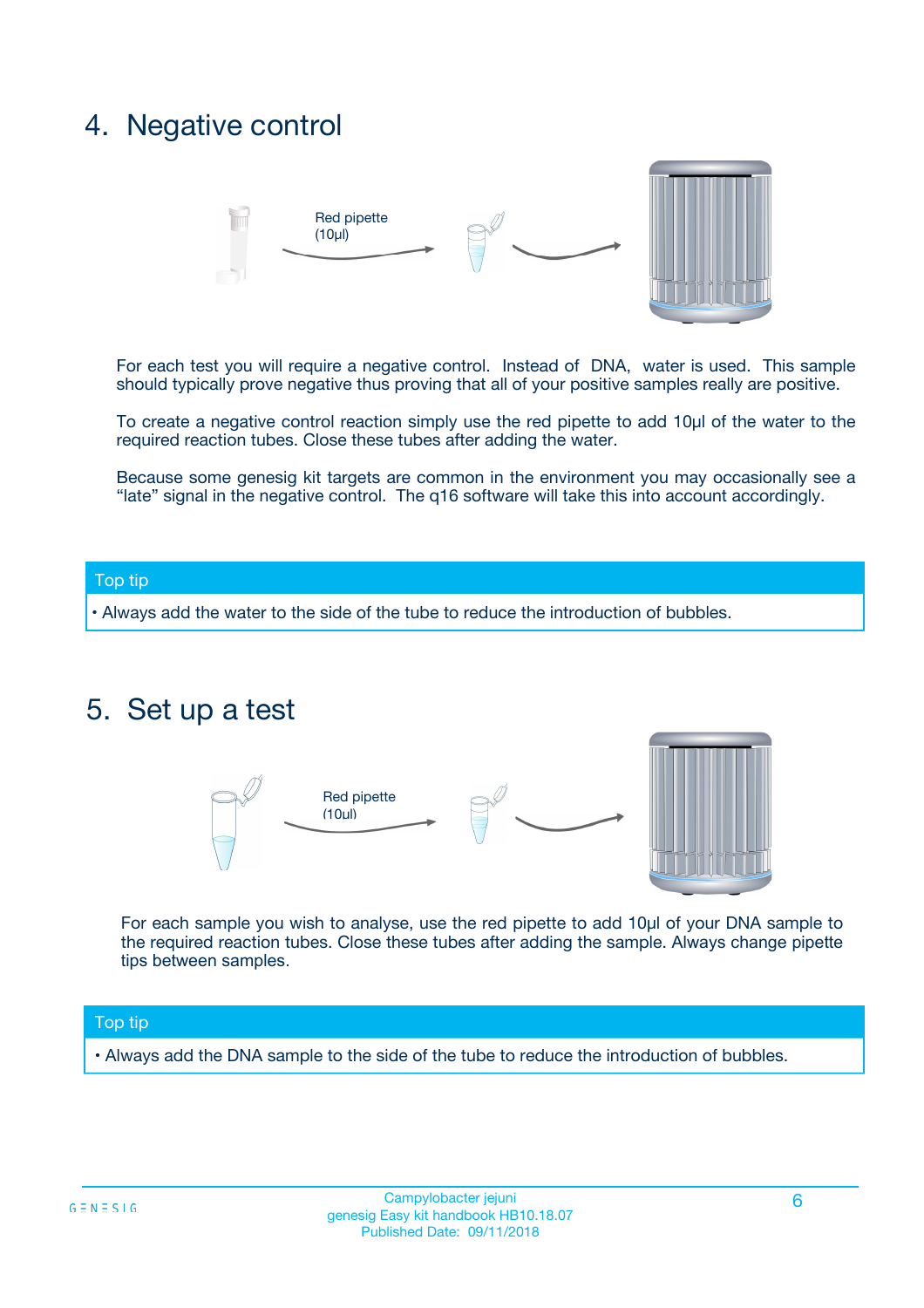### 6. Positive control



Use the blue pipette to transfer 1000µl (2 x 500µl) of template preparation buffer into the positive control template tube. Cap and shake tube to mix.

Each time you run a test you will require a positive control. This is a small portion of DNA from your target of interest. It serves two purposes:

1. It will always test positive so it shows that everything is working as it should be.

2. The q16 software knows how much DNA is present in the positive control. So it can automatically compare your sample of interest with the positive control to calculate the amount of target DNA in your sample.

To create a positive control reaction, simply use 10µl of the positive control instead of your DNA sample.



Take great care when setting up your positive control. The positive control template has the potential to give you a false positive signal in your other samples. Set positive controls up last after all other sample tubes are closed. Always change pipette tips between samples. You may even choose to set up positive controls in a separate room.

#### Top tip

**•** Always add the positive control to the side of the tube to reduce the introduction of bubbles.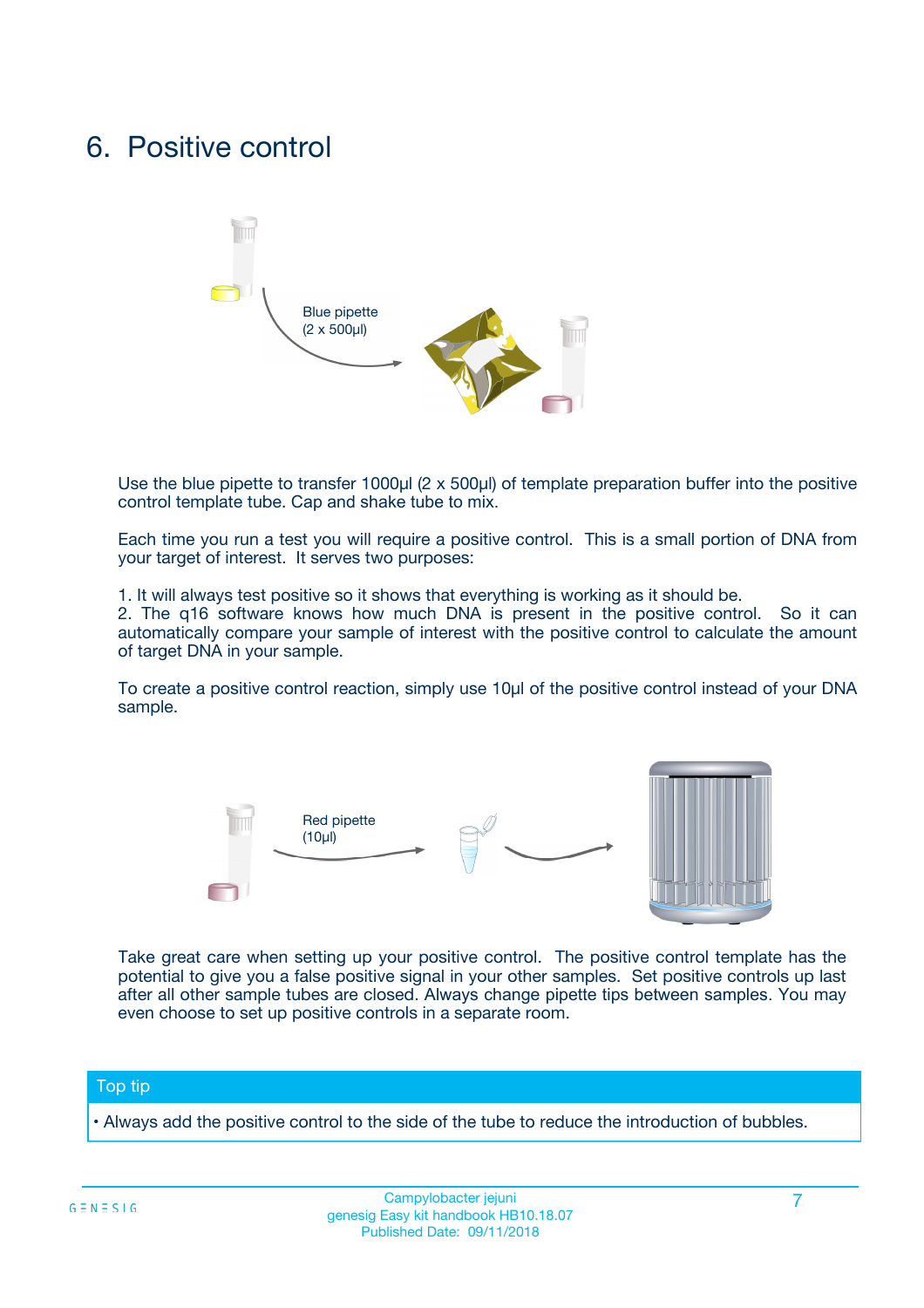## 7. Running the test

Place the tubes into the correct positions in your q16 as defined by the software, this may include positioning of empty tubes to ensure that the q16 lid is balanced. The run can then be started.

|                      | genesig q16 PCR software - 1.2                                               |                                |                              |                                          | $\begin{array}{c c c c} \hline \multicolumn{3}{c }{\textbf{0}} & \multicolumn{3}{c }{\textbf{0}} \end{array}$<br>$\Sigma\!3$ |
|----------------------|------------------------------------------------------------------------------|--------------------------------|------------------------------|------------------------------------------|------------------------------------------------------------------------------------------------------------------------------|
|                      | $\vert \cdot \vert$<br><b>Open Experiments:</b><br>Unsaved (New Experiment 2 | Open<br>Save<br>$\sqrt{9}$ New | Save As                      | <b>C</b> Close<br><b>X</b> Configuration | $G \equiv N \equiv S \mid G$                                                                                                 |
| <b>Stages:</b>       | Setup<br><b>Results</b>                                                      |                                |                              |                                          |                                                                                                                              |
| <b>Notes</b>         |                                                                              | <b>Samples</b>                 |                              | <b>Tests</b>                             |                                                                                                                              |
|                      | <b>Name and Details</b>                                                      | Color<br>Name                  | Note                         | Color<br>Name                            | Note                                                                                                                         |
|                      | New Experiment 2017-10-26 11:06                                              | Sample 1                       | ÷                            | Test 1                                   | ÷                                                                                                                            |
|                      | Kit type: genesig® Easy Target Detection kit                                 | Sample 2                       |                              |                                          |                                                                                                                              |
|                      | Instrument Id.:                                                              | Sample 3                       | $\qquad \qquad \blacksquare$ |                                          | $\qquad \qquad \blacksquare$                                                                                                 |
|                      | <b>Run Completion Time:</b>                                                  | Sample 4                       |                              |                                          |                                                                                                                              |
| <b>Notes</b>         | <b>A</b><br>v                                                                | Sample 5                       | $\triangle$<br>$\oplus$      |                                          | 4<br>₩                                                                                                                       |
| <b>Well Contents</b> |                                                                              |                                |                              | Run                                      |                                                                                                                              |
| Pos.                 | Test                                                                         | Sample                         |                              | <b>Run Status</b>                        |                                                                                                                              |
| $\overline{1}$       | Test 1                                                                       | <b>Negative Control</b>        | $\blacktriangle$             |                                          |                                                                                                                              |
| $\overline{2}$       | Test 1                                                                       | <b>Positive Control</b>        |                              |                                          |                                                                                                                              |
| 3                    | Test 1                                                                       | Sample 1                       |                              | Show full log                            |                                                                                                                              |
| $\overline{4}$       | Test 1                                                                       | Sample 2                       |                              |                                          |                                                                                                                              |
| 5                    | Test 1                                                                       | Sample 3                       |                              | <b>Run Control</b>                       |                                                                                                                              |
| 6                    | Test 1                                                                       | Sample 4                       |                              |                                          |                                                                                                                              |
| $\overline{7}$       | Test 1                                                                       | Sample 5                       |                              |                                          |                                                                                                                              |
| -8                   |                                                                              |                                |                              | Abort Run                                | $\triangleright$ Start Run                                                                                                   |
|                      | <b>JOB FURTY TURE TO BULLMAR LIB</b>                                         |                                | $\overline{\mathbf{v}}$      |                                          |                                                                                                                              |

#### Top tip

- Before loading tubes into the q16, check for bubbles! Flick the bottom of the tubes to remove any bubbles that may have formed during the test setup.
- Apply centrifugal force with a sharp wrist action to ensure all solution is at the bottom of the reaction tube.
- When repeating a test you can use a previous file as a template by clicking 'open' then selecting File name > Files of Type > Experiment file as template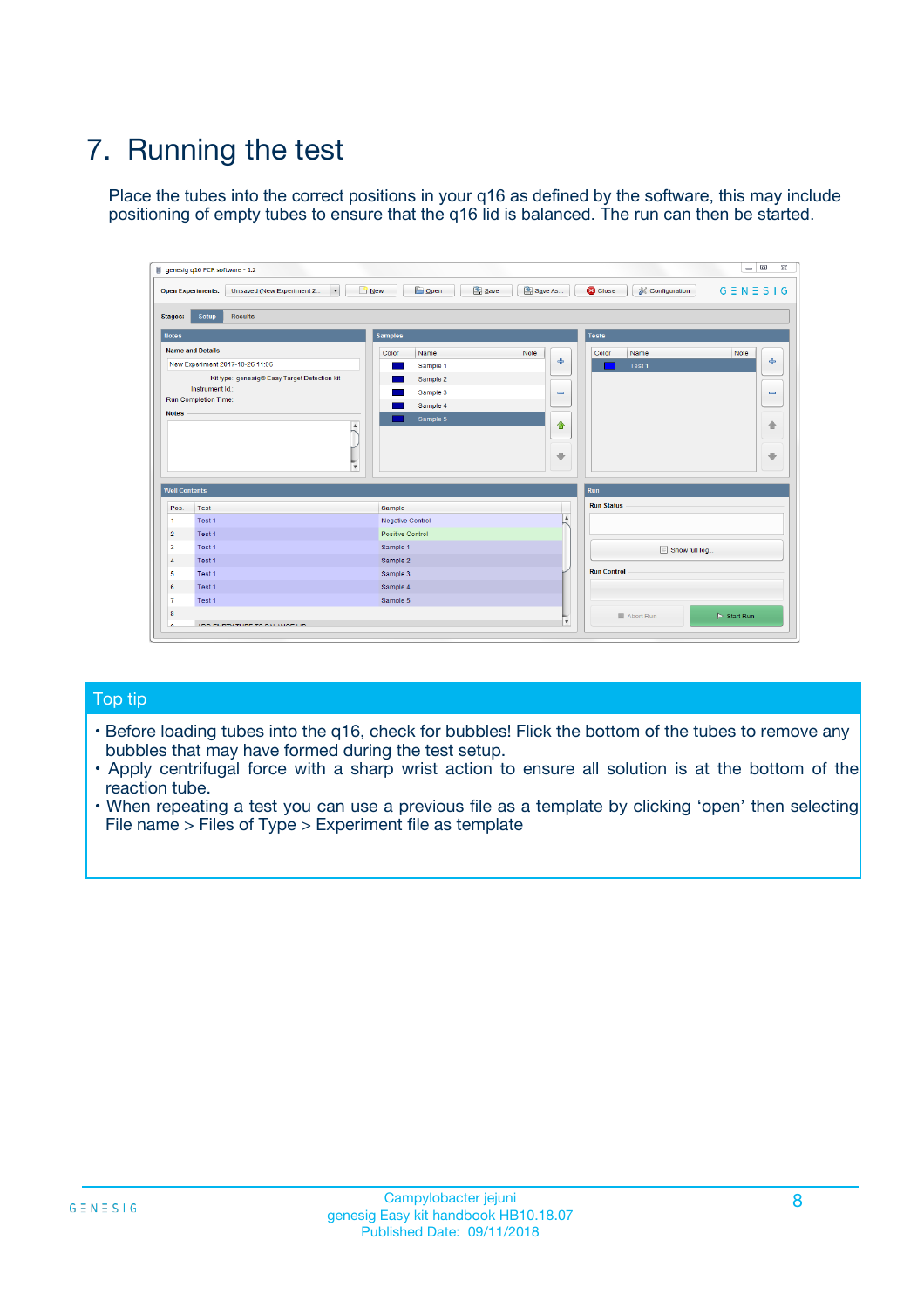### What do my results mean?

Analysis of your data is carried out automatically by the genesig q16. The following information is designed to help you fully understand a result or to troubleshoot:

### "Positive"

#### **Explanation**

Your sample has produced a positive result. Your target of interest is present and you can use the reported quantity.

"Negative"

#### **Explanation**

Your sample has produced a negative result. The target is not present in your sample.

### "Test contaminated"

#### **Explanation**

The Negative Control should be completely free of any DNA. If you see this error message it means that at some point during the setup, the Negative Control has been contaminated with DNA and has given a positive signal. This contamination has invalidated the test. The Positive Control and your test samples are both possible sources of contaminating DNA. The genesig q16 reaction tubes from previous runs will also contain very high amounts of DNA so it is important that these are carefully disposed of after the run is completed and NEVER OPENED. It may be the case that your kits have become contaminated which will lead to the same problem occurring repeatedly.

#### **Solutions**

1. Clean your working area using a commercial DNA remover solution to ensure the area is DNA free at the start of your run and re-run the test

2. If the problem persists then the kit has become contaminated and it will have to be discarded and replaced with a new kit. When you open the new kit, run a simple test to show that changing the kit has solved the problem. Prepare a test which includes only the Positive Control, the Negative Control and one 'mock sample'. For the 'mock sample' add water instead of any sample DNA. The result for the Negative Control and the mock sample should be negative indicating that contamination is no longer present.

#### **Preventive action**

An ideal lab set-up has a 'Clean area' where the test reagents are prepared and a 'sample area' where DNA samples and the Positive Control template are handled. The best workflow involves setting up all the test components (excluding the positive control template) in the clean area and then moving the tests to the sample area for sample and Positive Control addition. If this method is followed then the kit components are always kept away from possible sources of contamination. For extra security the Negative Control can be completely prepared and sealed in the clean area. All work areas should be decontaminated regularly with DNA remover.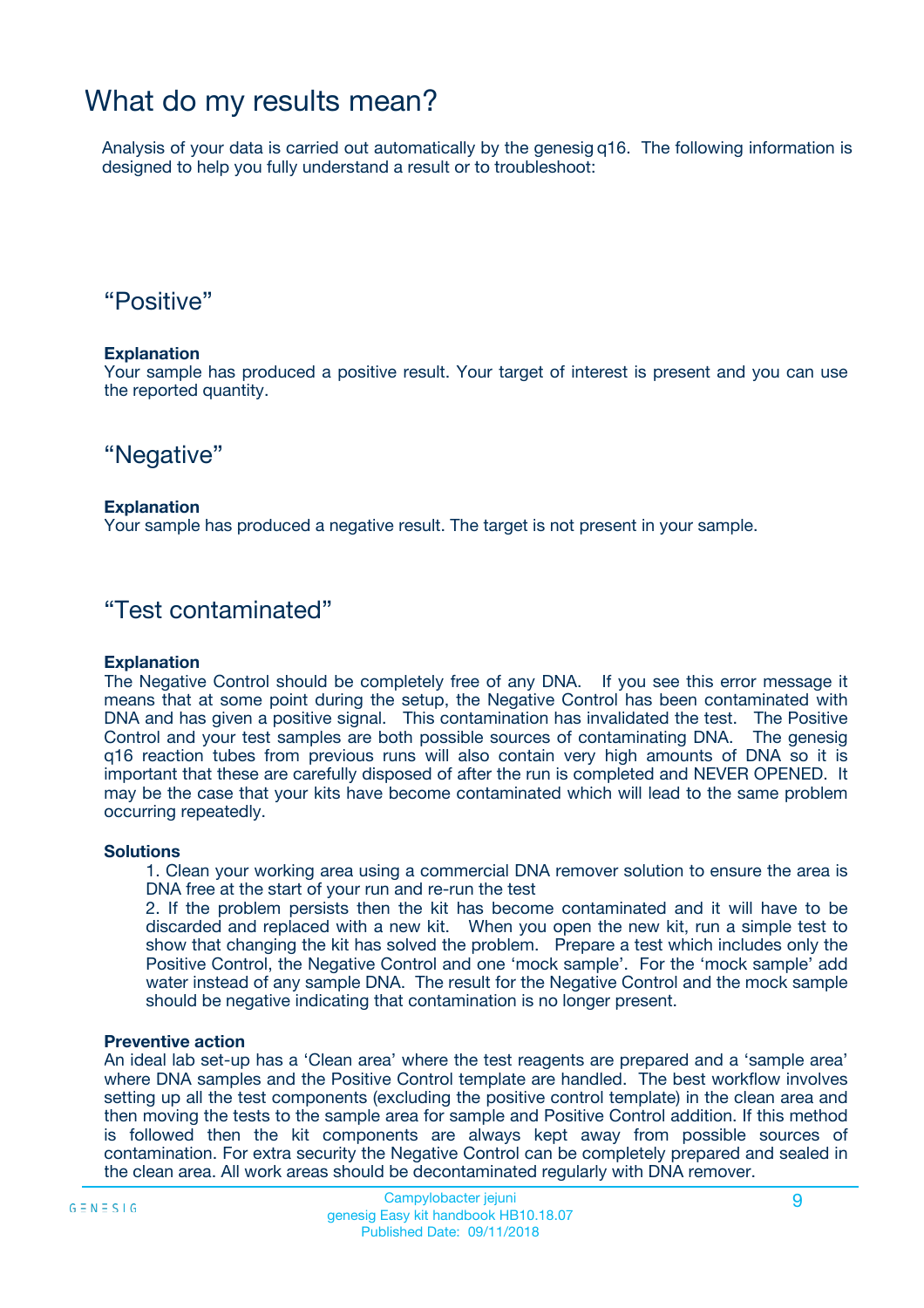### "Sample preparation failed"

#### **Explanation**

The test has failed because the quality of the sample was not high enough. The Internal Extraction Control component identifies whether the sample has been prepared correctly and is of suitable quality. This error message means that this quality control test has failed and the sample quality is not high enough for analysis.

#### **Solutions**

1. Check the sample preparation protocol for any user errors then repeat.

2. Poor quality samples can result from overloading the sample preparation protocol with too much starting material. Try reducing the amount of starting material then repeat.

3. Failing to add the Internal extraction Control DNA to your sample during the sample preparation protocol can also lead to a reported result of "sample preparation failed". Ensure that this step has not been overlooked or forgotten. If your samples are derived from an archive store or from a process separate from your genesig Easy extraction kit; you must add 5µl of Internal Extraction Control DNA into each 0.5ml of your sample to make it suitable for use on the q16.

### "Positive result, poor quality sample"

#### **Explanation**

The test is positive so if you are only interested in obtaining a 'present or absent' answer for your sample then your result is reliable. However, the test contains an Internal Extraction Control component that identifies if the sample is of high quality. This quality control test has failed and the sample is not therefore of high enough quality to accurately calculate the exact copy number of DNA present. If you require quantitative information for your sample then proceed with the solutions below.

#### **Solution**

For appropriate solutions, read the "Sample preparation failed" section of this handbook.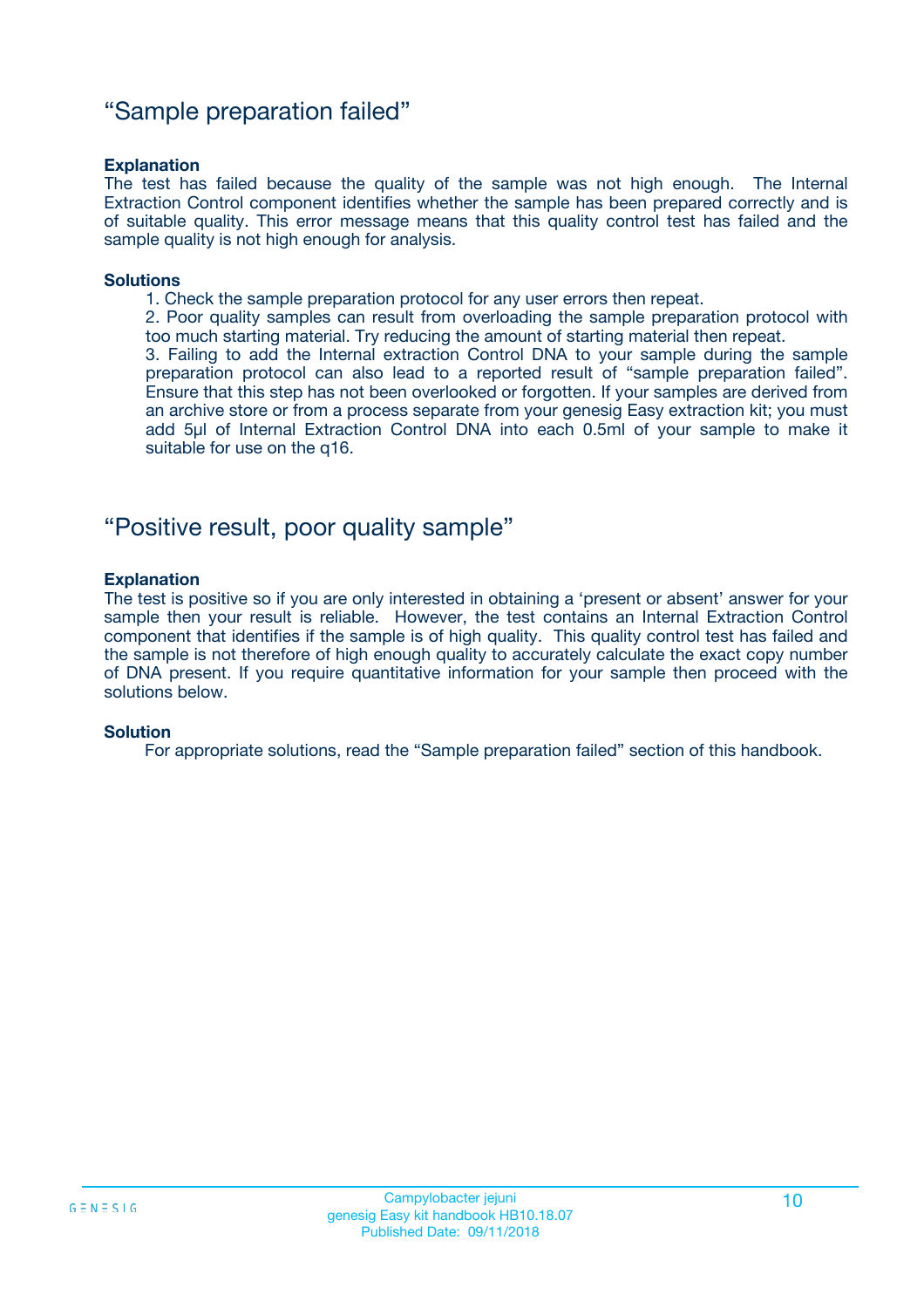### "Test failed"

#### **Explanation**

The test has failed because the Positive Control has not worked. The Positive Control is present to show that all aspects of the test are working correctly together. When this control test fails, the test as a whole is invalidated. This finding indicates that a problem has occurred in the reaction set-up part of the experiment and has nothing to do with sample preparation.

#### **Solutions**

- 1. Check the entire workflow and test set-up to look for any user errors, then repeat the test e.g. have the right colour pipettes and solutions been used with the correct tubes?
- 2. Ensure the positive and negative controls are inserted into the correct wells of your q16.

3. A component of the test may have 'gone off' due to handing errors, incorrect storage or exceeding the shelf life. When you open a new kit, run a simple test to show that changing the kit has solved the problem. Prepare a test which includes only the Positive Control, the Negative Control and one 'mock sample'. For the 'mock sample' add internal control template instead of any sample DNA. If the Positive Control works, the mock sample will now be called as a negative result.

### "Test failed and is contaminated"

#### **Explanation**

The Positive Control is indicating test failure, and the Negative Control is indicating test contamination. Please read the "Test Failed" and "Test contamination" sections of this technical support handbook for a further explanation.

#### **Solution**

For appropriate solutions, read both the "Test failed" and "Test contaminated" sections of this handbook.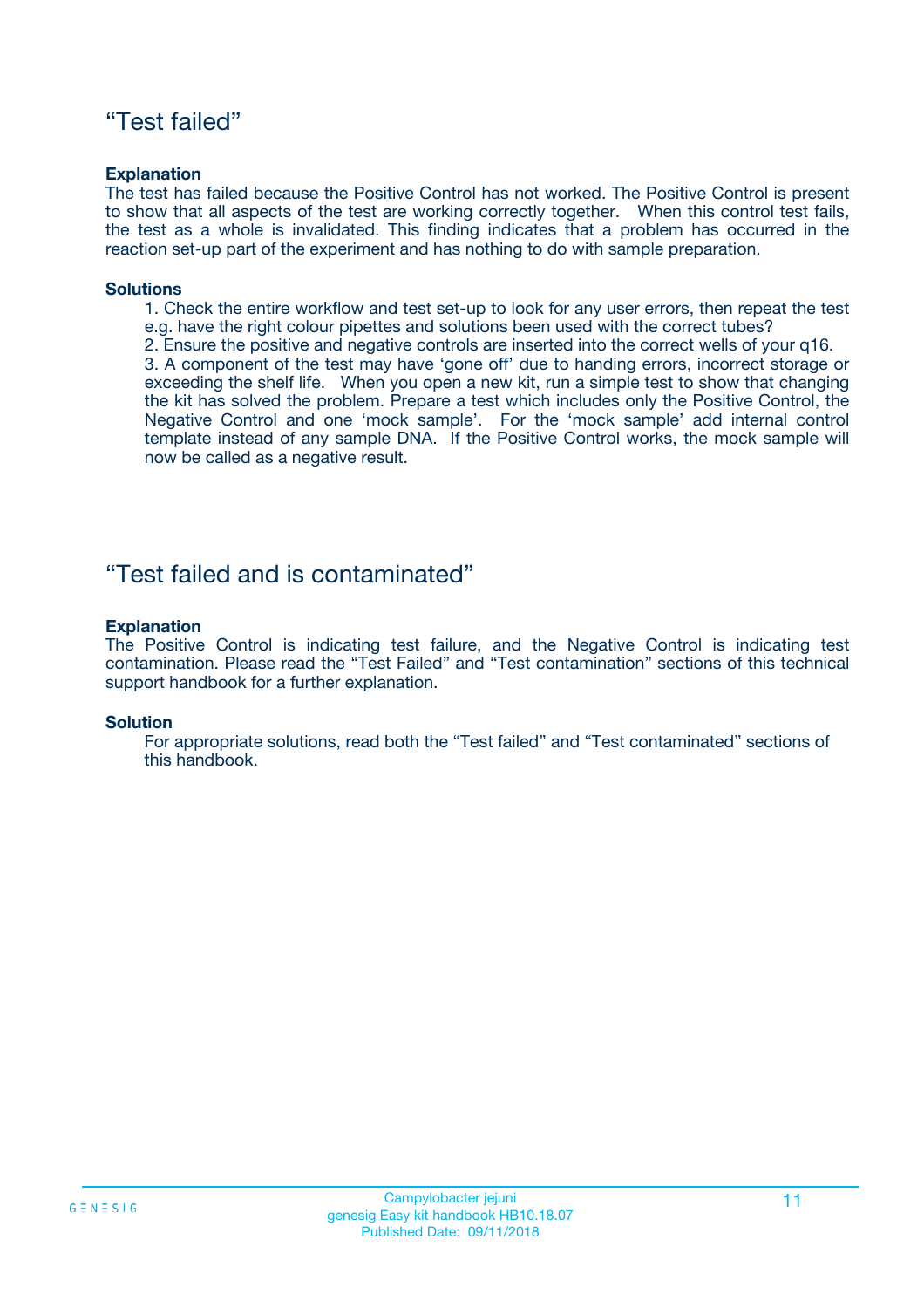## Campylobacter jejuni

The genus Campylobacter are Gram-negative, spiral, microaerophilic bacteria. Motile, with either uni- or bi-polar flagella, the organisms have a somewhat curved, rod-like appearance, and are oxidase-positive. Campylobacter jejuni is now recognised as one of the main causes of bacterial foodborne disease in many developed countries. At least a dozen species of Campylobacter have been implicated in human disease, with C. jejuni and C. coli the most common.

Campylobacteriosis is an infection by campylobacter. The common routes of transmission are fecal-oral, person-to-person sexual contact, ingestion of contaminated food or water. It produces an inflammatory, sometimes bloody, diarrhea, periodontitis or dysentery syndrome, mostly including cramps, fever and pain. The infection is usually self-limiting and in most cases, symptomatic treatment by reposition of liquid and electrolyte replacement is enough in human infections. The use of antibiotics, on the other hand, is controversial.

This is most commonly caused by C. jejuni, a spiral and comma shaped bacterium normally found in cattle, swine, and birds, where it is non-pathogenic. But the illness can also be caused by C. coli (also found in cattle, swine, and birds)

One cause of the effects of campylobacteriosis is tissue injury in the gut. The sites of tissue injury include the jejunum, the ileum, and the colon. C jejuni appears to achieve this by invading and destroying epithelial cells.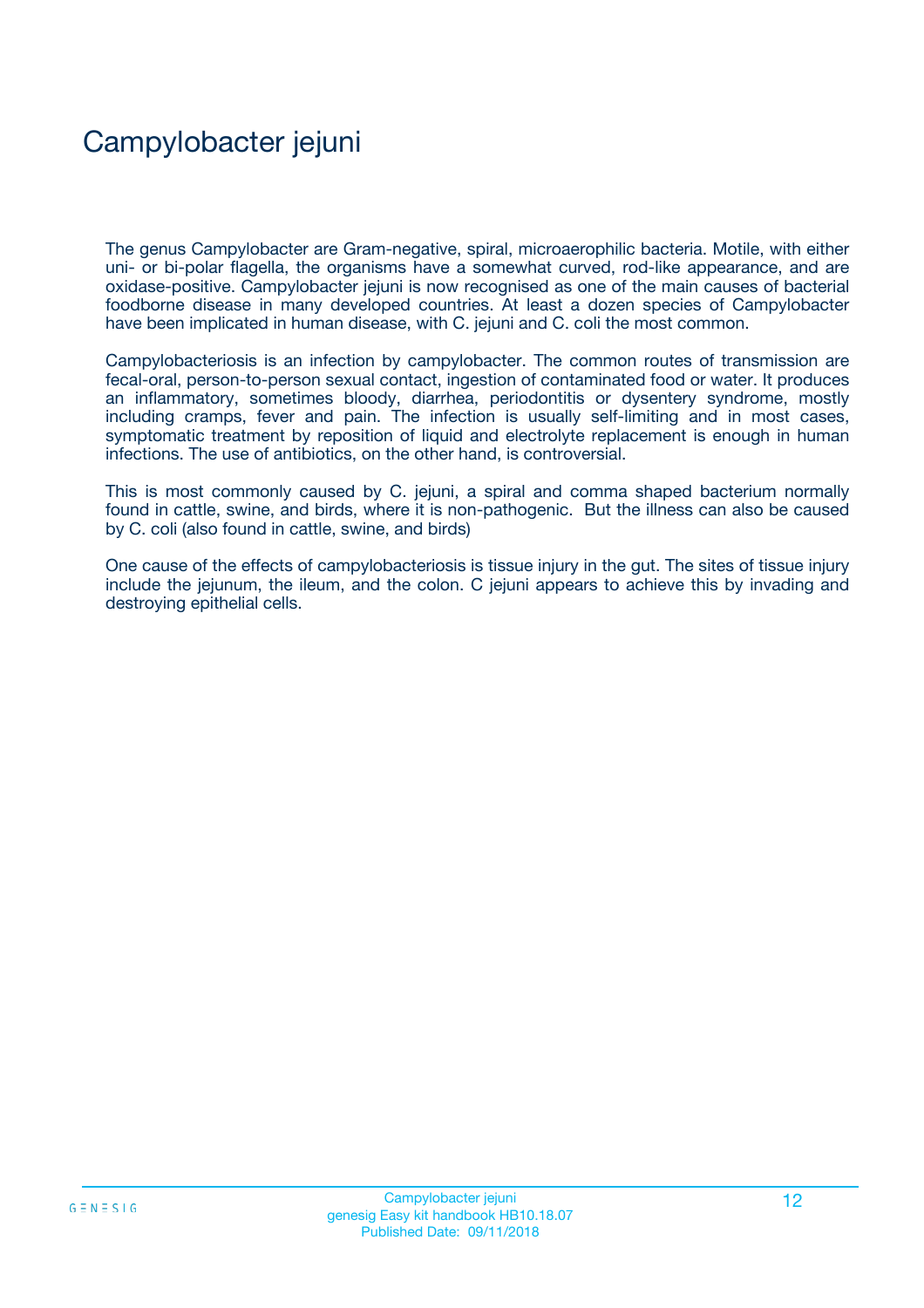### **Specificity**

The Primerdesign genesig Kit for Campylobacter jejuni (C.jejuni) genomes is designed for the in vitro quantification of C.jejuni genomes. The kit is designed to have a broad detection profile. Specifically, the primers represent 100% homology with over 95% of the NCBI database reference sequences available at the time of design.

The dynamics of genetic variation means that new sequence information may become available after the initial design. Primerdesign periodically reviews the detection profiles of our kits and when required releases new versions.

The primers have 100% homology with over 95% of reference sequences contained in the NCBI database.

Accession number of detect C.jejuni strains CP000814.1, AL111168.1, CP000025.1, AF104303.1, CP000538.1, CP000768.1, AF104302.1,

If you require further information, or have a specific question about the detection profile of this kit then please send an e.mail to enquiry@primerdesign.co.uk and our bioinformatics team will answer your question.